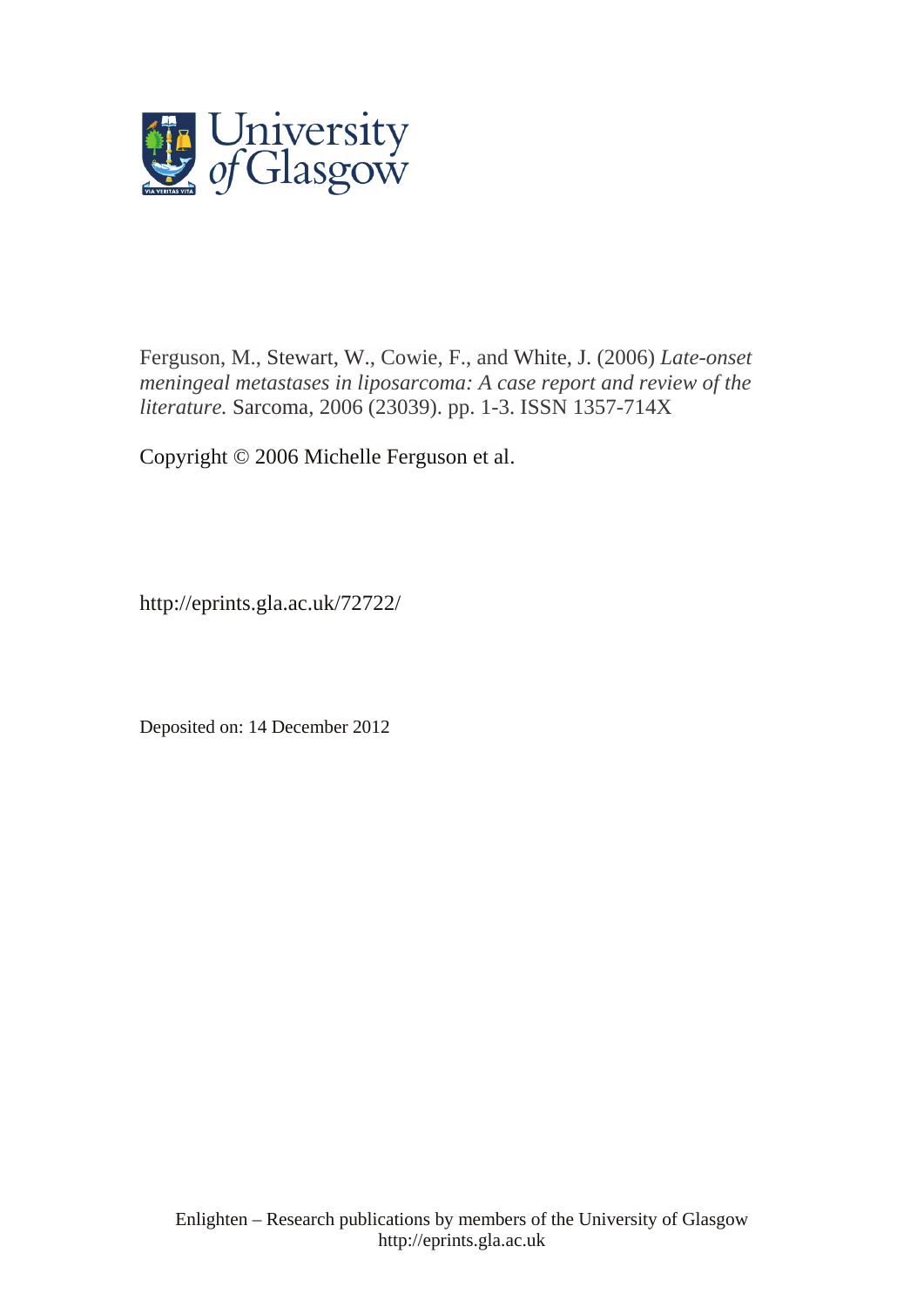# *Case Report* **Late-Onset Meningeal Metastases in Liposarcoma: A Case Report and Review of the Literature**

### **Michelle Ferguson,1 William Stewart,2 Fiona Cowie,3 and Jeff White3**

*1Department of Oncology, Ninewells Hospital and Medical School, Ward 32, Dundee DD1 9SY, UK*

*2Department of Neuropathology, Southern General Hospital, 1345 Govan Road, Glasgow G51 4TF, Scotland, UK 3Beatson Oncology Centre, Dumbarton Road, North Glasgow University Hospitals Division, Glasgow G11 6NT, Scotland, UK*

Received 9 June 2006; Revised 22 September 2006; Accepted 2 October 2006

Intracranial metastases from liposarcoma are rare and almost always preceded by the development of systemic tumour spread. We report here a case of liposarcoma with spread to the cranial nervous system 23 years after treatment of the primary tumour. The literature on brain metastases from soft tissue sarcoma is also reviewed.

Copyright © 2006 Michelle Ferguson et al. This is an open access article distributed under the Creative Commons Attribution License, which permits unrestricted use, distribution, and reproduction in any medium, provided the original work is properly cited.

### **CASE REPORT**

A 48-year old Caucasian female with active rheumatoid arthritis was diagnosed with a low-grade myxoid liposarcoma of the left thigh in 1981. This was treated with surgery followed by radiotherapy. In 1991, she was discharged from routine oncological followup. In 1998, she was rereferred by her GP for investigation of a left groin mass. Biopsy of the groin mass confirmed recurrent liposarcoma and restaging investigations confirmed that the lesion was isolated. Surgery and radiotherapy (5000 Gy in 25 fractions) were used to treat the recurrent liposarcoma. The pathology report revealed that the tumour had transformed into a "high-grade myxoid/round-cell liposarcoma surrounding the iliac artery and vein, involving the deep resection margins."

Over the next 6 years, the patient continued on close outpatient followup with regular chest X rays. During this time, persistent left leg oedema became problematic. In addition, her rheumatoid arthritis remained symptomatic despite treatment with hydroxychloroquine, methotrexate, and indomethacin.

In October 2004, the patient was admitted as a medical emergency with a 5-day history of nausea and vomiting, severe occipital headache, photophobia, and diplopia. In addition, she described a strange sensation in her tongue with impaired tongue movement. On examination, a 3 cm *×* 3 cm smooth mobile cervical neck node was noted in addition to a left VI cranial nerve palsy, a right XII cranial nerve pals, y and hypotonia of the left side of the tongue. A lumbar puncture, CT brain, and blood tests including a vasculitic screen and viral serology were normal. An MRI demonstrated a "high signal at apex of the temporal bone" but was otherwise normal. Over the next 10 days, the patient continued to complain of a persistent dull throbbing headache and developed a right-sided VI nerve palsy. FNA of the neck node confirmed metastatic liposarcoma and a CT scan of the chest/abdomen and pelvis revealed "widespread tumour deposits in the right psoas muscle and pelvis." The lungs were clear of metastatic disease. A repeat MRI done 3 weeks following her admission this time showed that "at the skull base, the clivus gives an abnormal marrow signal with infiltration, most likely due to metastatic disease." Due to intractable symptoms, she went on to receive palliative radiotherapy to the base of skull (30 Gy in 10 fractions). A repeat CT scan done 6 weeks after the last scan showed progressive disease in the abdomen and pelvis with new lung metastases. Whilst waiting to commence palliative chemotherapy, the patient developed neurogenic dysphagia and died from aspiration pneumonia. At postmortem, meningeal thickening was noted in the area of the mid brain [\(Figure 1\)](#page-2-0). Further neuropathological examination revealed liposarcoma cells within blood vessels in the subarachnoid space [\(Figure 2\)](#page-2-1) in addition to deposits of metastatic liposarcoma in the subarachnoid space itself [\(Figure 3\)](#page-2-2).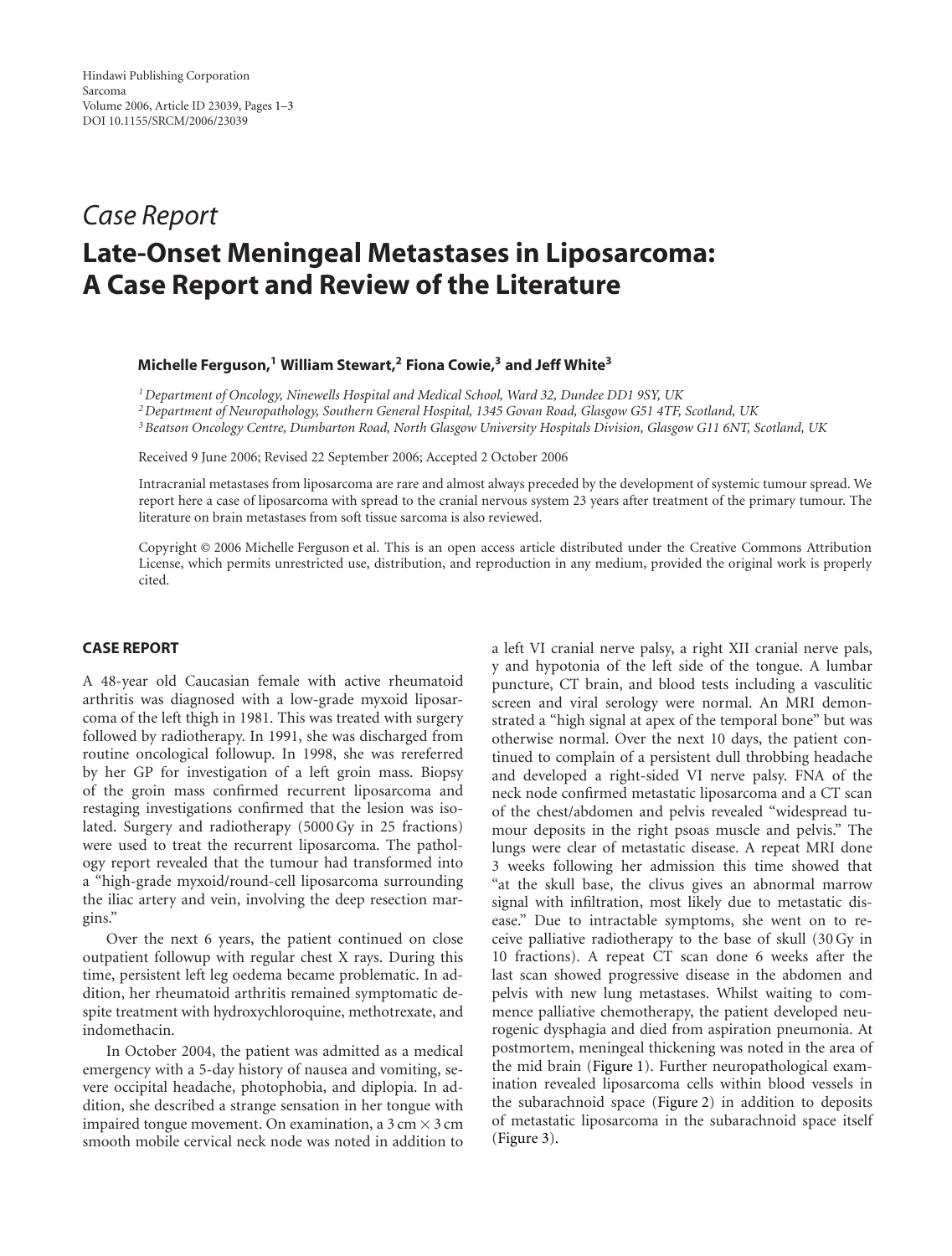

<span id="page-2-0"></span>Figure 1: Gross postmortem image of mid brain showing thickened meninges.



<span id="page-2-2"></span>Figure 3: Liposarcoma in subarachnoid space.



<span id="page-2-1"></span>Figure 2: Liposarcoma cells seen within a blood vessel in the subarachnoid space.

#### **DISCUSSION**

Brain metastases from soft tissue sarcoma (STS) are rare, occurring in 1–3% patients [\[1](#page-3-1)[–3](#page-3-2)]. Autopsy series have demonstrated a higher rate of occult intracerebral metastases ranging from 3% to 16% [\[1](#page-3-1), [2,](#page-3-3) [4\]](#page-3-4). When diagnosed in the symptomatic patient, brain metastases are usually preceded by pulmonary metastases [\[3\]](#page-3-2).

Previous studies have identified leimyosarcoma, liposarcoma, and malignant fibrous histiocytoma (MFH) as the subtypes of STS most likely to metastasize to the brain [\[3\]](#page-3-2). Wronski et al in 1995 identified embryonal rhabdomyosarcoma as the STS subtype most likely to spread to the brain in his review of patients ranging in age from 2*.*6 to 68 years [\[5](#page-3-5)]. Embryonal rhabdomyosarcoma is the commonest STS amongst children and young adults and this may explain the difference between these reports.

In addition to the tumour subtype in STS, the site of initial disease also appears influential in determining the most likely sites of distant metastases. The first site of distant metastasis for patients with extremity and trunk STS is usually the lung with local recurrence rarely a problem

in these patients [\[6](#page-3-6), [7](#page-3-7)]. In contrast, patients with retroperitoneal and visceral STS, of the same histological type, tent to recur locally rather than at distant sites. These patients die of local failure rather than surviving long enough to succumb to metastatic disease [\[8](#page-3-8), [9](#page-3-9)]. Early surgical intervention of isolated intracranial metastases prolongs diseasefree and overall survival [\[3,](#page-3-2) [10](#page-3-10)] and remains the standard treatment. External beam radiotherapy offers local control in these patients but does not translate into increased survival [\[10](#page-3-10)]. Chemotherapy for the treatment of STSBM (soft tissue sarcoma brain metastases) has been disappointing with the exception of an isolated report of complete remission of brain metastases in one patient treated with Doxorubicin and Dacarbazine [\[11\]](#page-3-11). Unfortunately, the other sites of visceral disease in this patient failed to respond to this regimen.

This case describes the development of intracranial metastases in a patient treated 23 years previously for a liposarcoma of the lower limb. Postmortem findings confirmed that this patient's neurological signs and symptoms were due to meningeal metastatic disease of the same histological subtype as the original tumour. The brain metastases became clinically apparent 23 years after treatment of the initial primary. Such a long interval between treatment of the primary tumour and CNS relapse has been described elsewhere in patients with prolonged survival, either in association with the STS having a long natural history or as a result of extended disease-free survival from effective local treatment of the primary tumour [\[12,](#page-3-12) [13\]](#page-3-13). Others have described an increase in CNS metastases in the setting of prolonged remission induced by chemotherapy [\[1,](#page-3-1) [12\]](#page-3-12). This patient did not receive chemotherapy as part of her treatment as her brain metastases were only diagnosed at postmortem and uncharacteristically were not preceded by the development of pulmonary metastases.

This case illustrates that STS can relapse in the CNS without the presence of widespread disseminated disease. CNS relapse can occur many years after treatment of the primary tumour and a high index of suspicion should be maintained in any patient with an STS presenting with neurological signs and symptoms. Early diagnosis and appropriate treatment of selected patients with STSBM can improve survival.